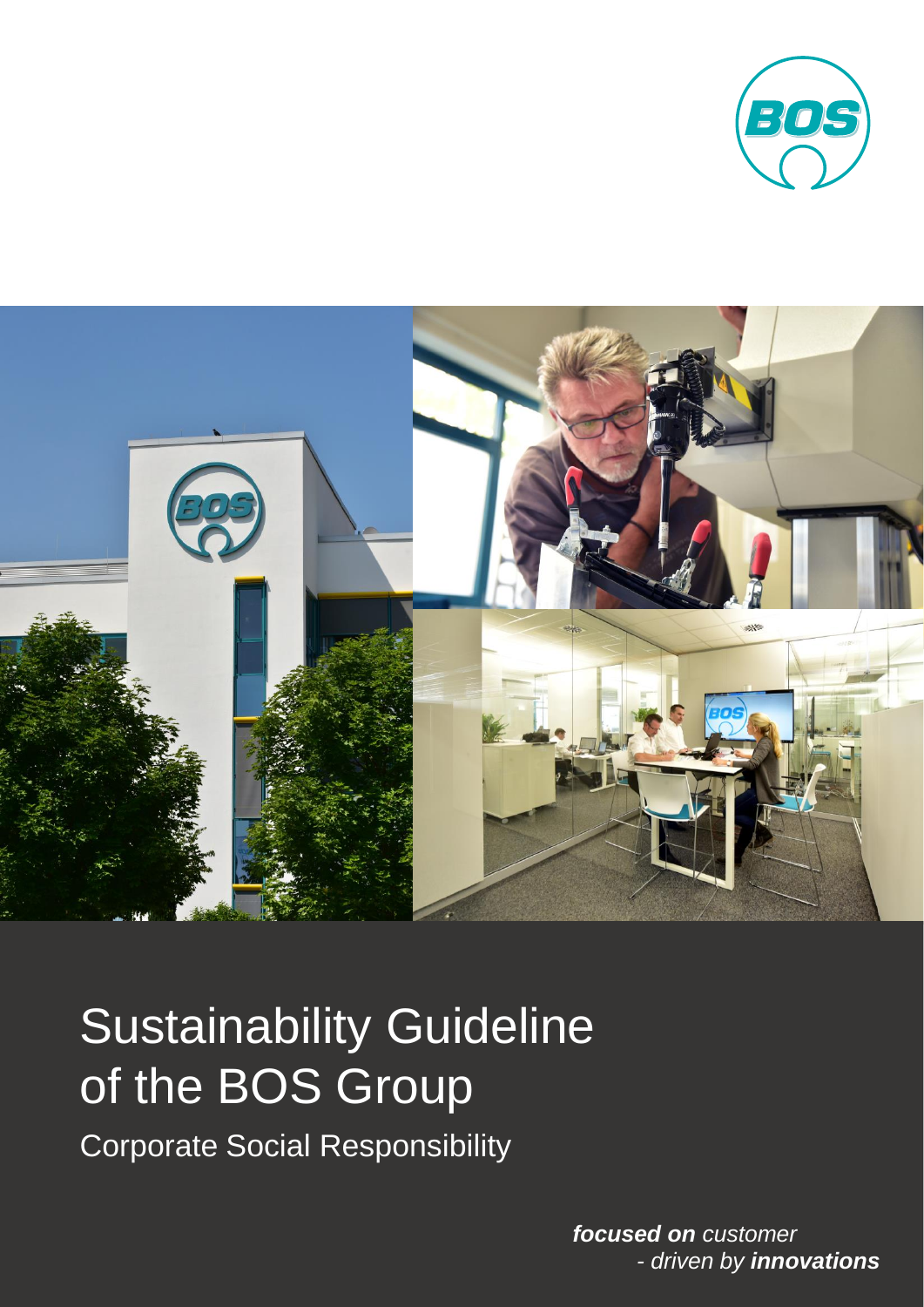### CONTENT

| <b>Sustainability at BOS</b> |                                                    | 3              |
|------------------------------|----------------------------------------------------|----------------|
| 1.                           | <b>Family owned business with Global Footprint</b> | 4              |
| 1.1                          | Vision 2025                                        | 4              |
| 2.                           | Sustainable corporate management                   | 5              |
| 2.1                          | <b>Economical sustainability</b>                   | 5              |
|                              | 2.1.1 Value creation                               | 5              |
|                              | 2.1.2 Compliance                                   | 5              |
| 2.2                          | Social sustainability                              | 5              |
| 2.2.1                        | <b>Society</b>                                     | 5              |
|                              | 2.2.2 Employees                                    | 6              |
|                              | 2.2.3 Health / Diversity                           | 6              |
|                              | 2.2.4 Safety at work                               | 6              |
|                              | 2.2.5 Family-friendliness                          | $\overline{7}$ |
| 2.3                          | Ecological sustainability                          | $\overline{7}$ |
| 2.3.1                        | Quality                                            | $\overline{7}$ |
|                              | 2.3.2 Environment                                  | $\overline{7}$ |
|                              | 2.3.3 Energy management                            | $\overline{7}$ |
| 3.                           | <b>Motivation / Adherence</b>                      | 8              |
| 3.1                          | <b>Improvements / Motivation</b>                   | 8              |
| 3.2                          | Adherence                                          | 8              |
| 3.3                          | Contact                                            | 8              |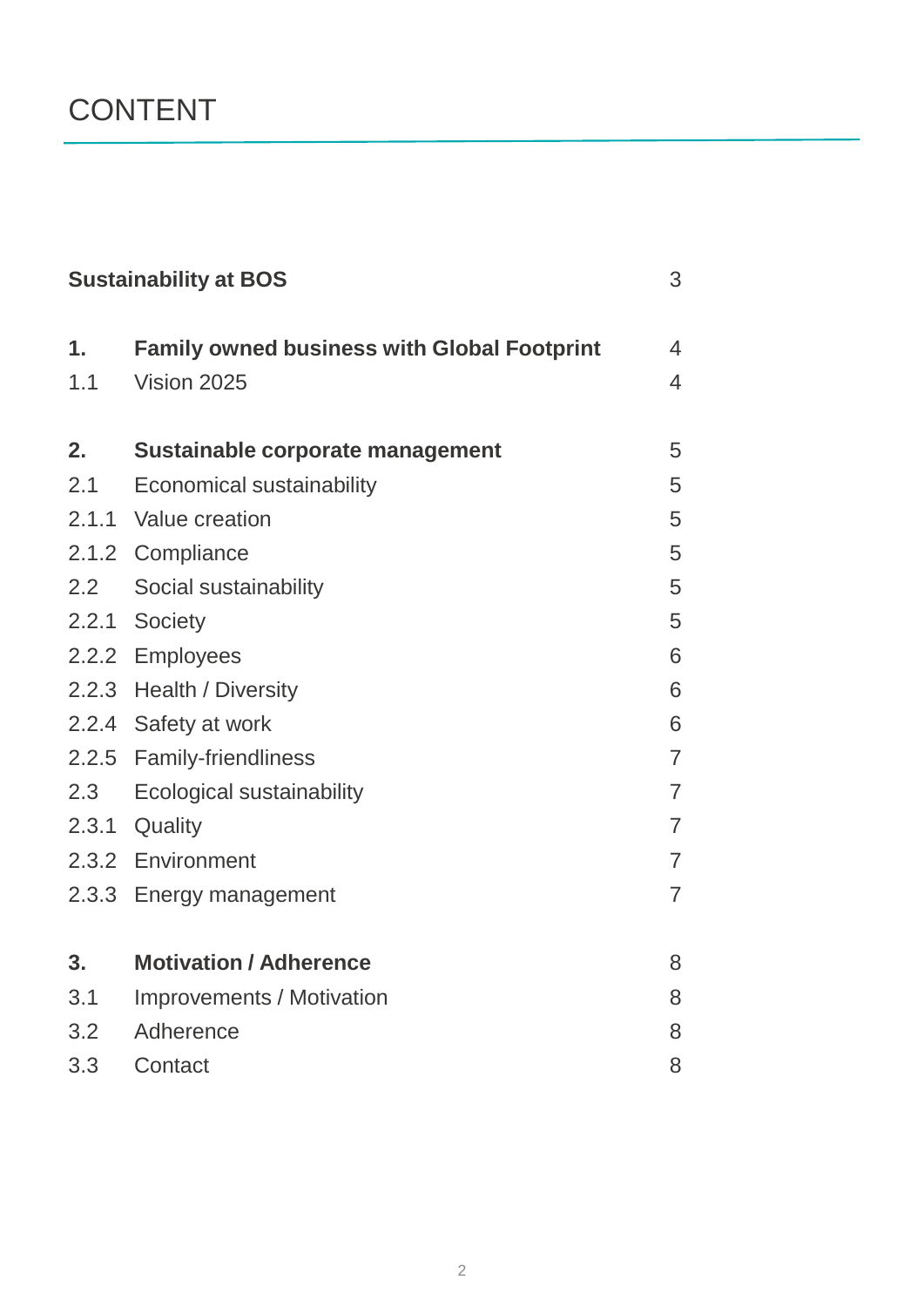Dear Employees:

Building the very first sunshades our company's founder set value on durable products and paid attention to careful assembly and raw material saving processes.

To this day BOS unites sustainable social and environmentally sound economic activities with long-term company success and social benefit. As a global company the BOS group feels responsible to contribute to the economic wealth of the society. Therefore, we are not only trying to continuously increase our added value but also make contributions to the economical development and the quality of life at all our locations.

We – the Board of Directors – manage the BOS Group with the target to create sustainable value and define and realize the strategic direction of the company. The Board of Directors also ensures the adherence to legal regulations, internal guidelines as well as reasonable risk management and controlling.

In this guideline we are defining our key issues and the basic principles of our sustainability strategy.

Stefan Grein Chairman of the Board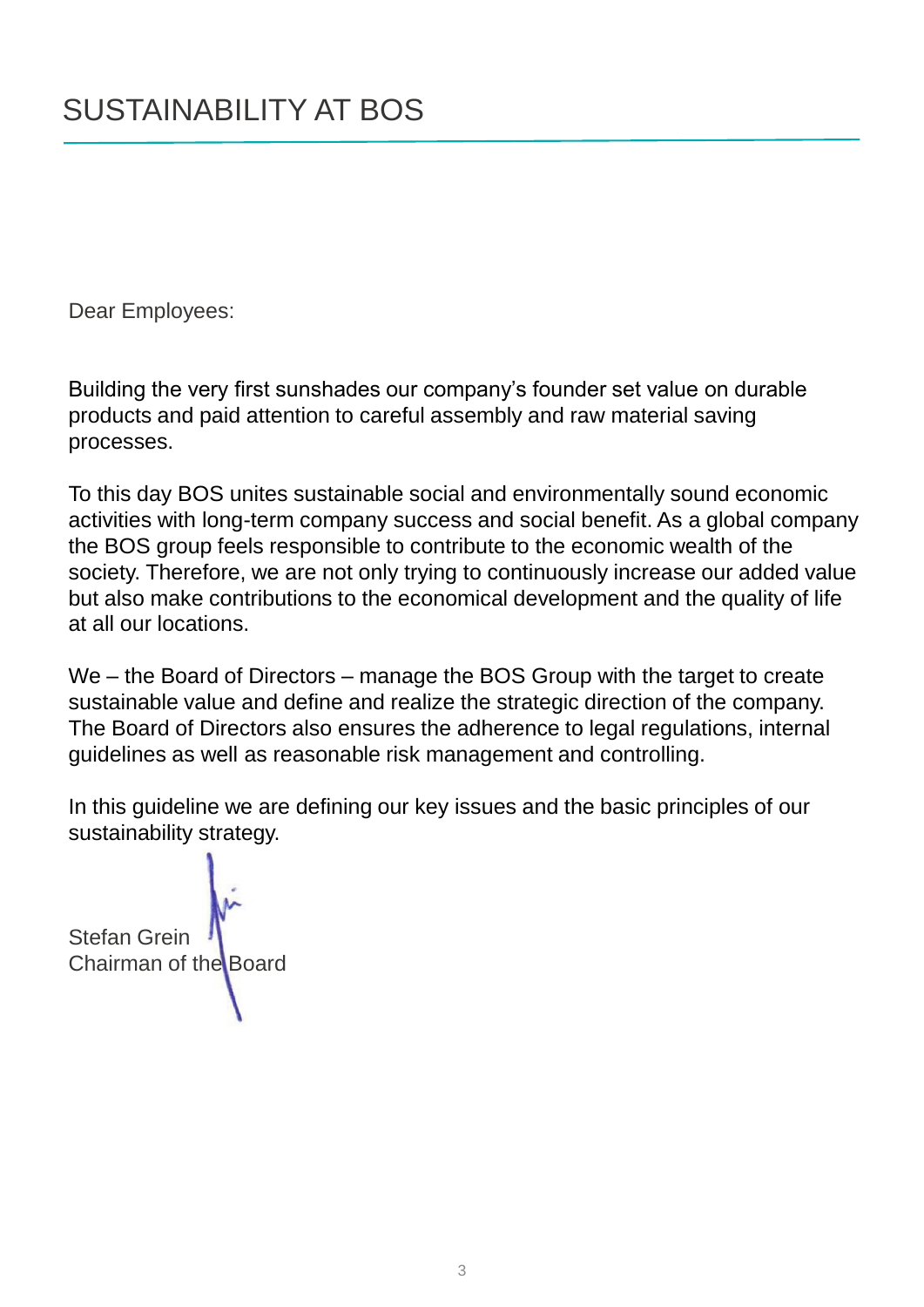As an international company with locations in Europe, North America and Asia, BOS develops, manufactures and distributes innovative systems and components for the automotive industry. Part of the product portfolio are luggage covers, sun shades, panoramic roofs, cargo management systems as well as arm rests and carrier systems.

Over the last 100 years BOS developed into a global player working hard to acquire the technological and market leadership in essential product fields of the vehicle. Founded in 1910, BOS is a privately held company including all subsidiaries.

BOS develops the best product for each car model using component kits and creative and passionate engineering. "First to market"innovation und clever technical details define BOS.

Our goals are geared to long-term healthy growth based on stable economical conditions to ensure and to strengthen the autonomy of the company.

#### **1.1 Vision 2025**

In 2025 BOS will be a leading system supplier in the areas of sun protection, trunk management, interior and panoramic roof systems.

In relevant segments BOS will be positioned in the Top 3 world-wide and will keep the operational margins.

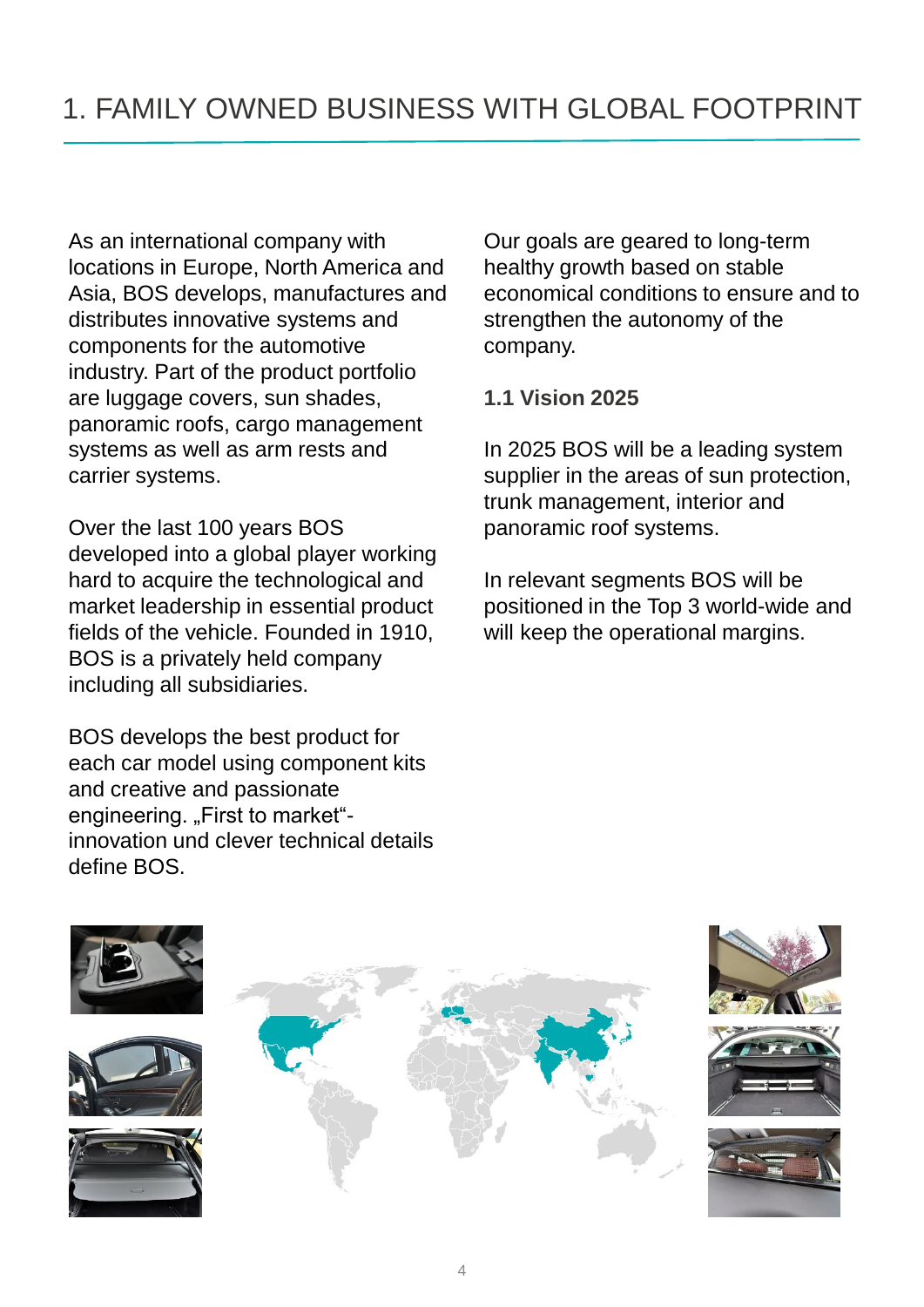The most important objectives are to sustainably guarantee health of employees and third parties as well as to act environmental-friendly by using resources responsibly and effectively. We want to avoid image loss and material damages to the company.

#### **2.1 Economical Sustainability**

We aim for fair and long-term relations with our stakeholders – proprietors, advisory board, employees, partners and general public – which is based on integrity, reliability and confidence.

#### 2.1.1 Value Creation

Only a sound company generates a positive contribution to the community. We increase our competitiveness by stimulating innovation, developing new business fields as well as producing ecologically, socially and efficiently over the complete value creation process. This includes a sustainable and resource efficient supply chain.

#### 2.1.2 Compliance

Fair competition protects our reputation and our brand. We expect from our stakeholders that they support the ideas of open markets and free trade which includes:

- Adherence to all laws in force concerning competition, anti corruption, anti bribery and the correct keeping of business books and documents
- Omission of any kind of gratuity to persons or organizations to achieve inappropriate business advantages
- Special cautiousness interacting with officials
- Avoiding conflicts of interest between parties involved

#### **2.2 Social Sustainability**

As a part of the society BOS commits itself to obey to working standards and fair business practices to provide good and productive surroundings.

#### 2.2.1 Society

We adhere to the laws and regulations in force in all the countries we are active as a legal base for our business activities. As a globally acting company we respect human rights, global values and standards in all our activities worldwide (e.g. Declaration of Human Rights).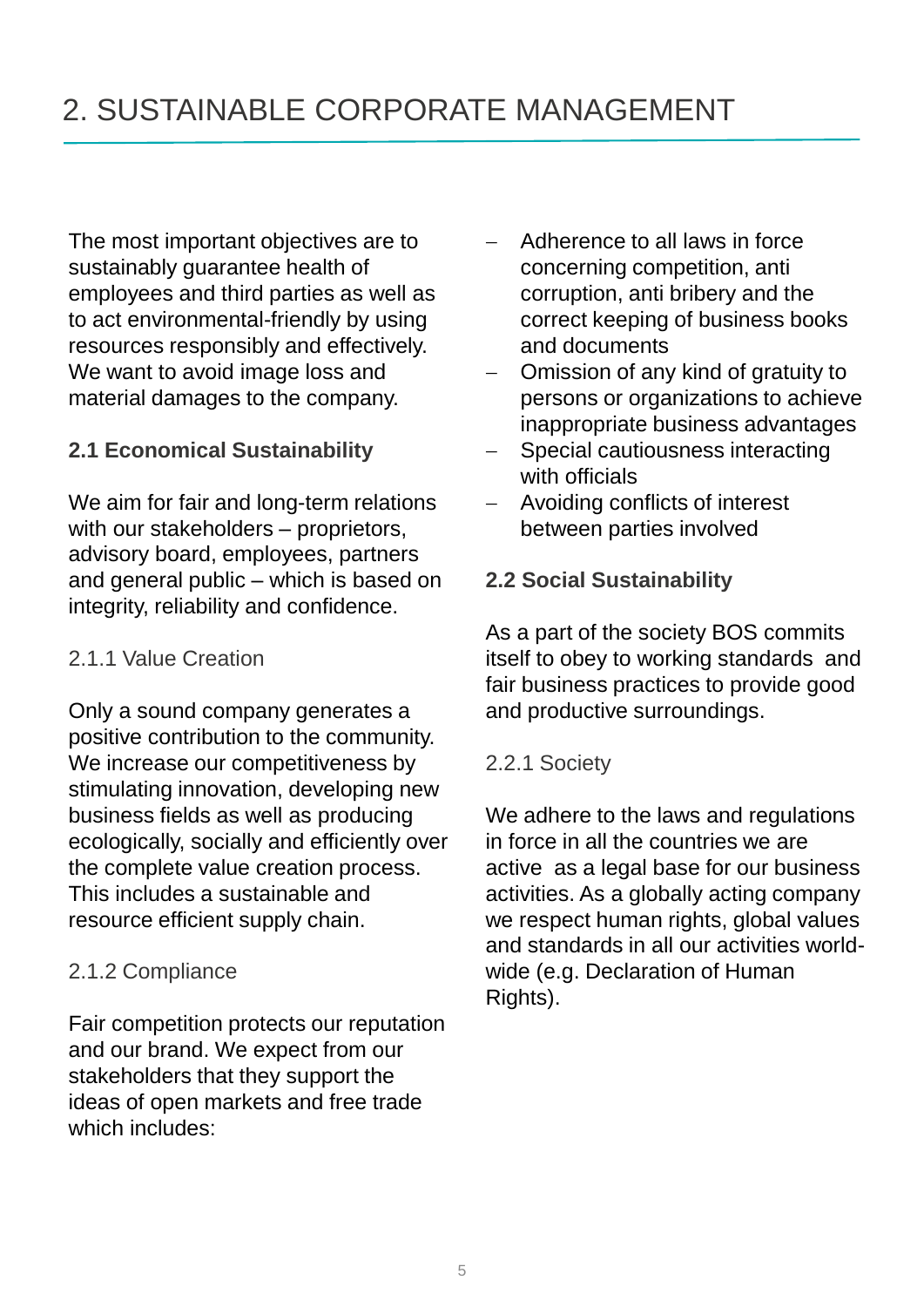BOS defined in the BOS Code of Conduct ethic and moral values for all employees. We expect from our employees and partners that they know the code of conduct and act accordingly.

We prove our regional ties and distinctive sense of responsibility towards our staff offering a wide range of professional training opportunities for young people, co-operations with educational institutions and sponsoring of local clubs and organizations.

We also see the responsibility of the company within the society geared to the future. The BOS shareholders and the company support for many years social projects of the aid organization JAM with efforts to improve the life of children and adults in Africa substantially and to enable them to achieve higher quality of life by themselves.

#### 2.2.2 Employees

Our employees are the most valuable asset of the company. Their knowledge and experience are irreplaceable. Technological affinity characterizes our engineers and developers who are always searching for an ideal technical solution that works over the life-cycle of a car and saves resources.

We support the continuous training of our employees to enlarge their expert knowledge and skills and to enable them to work efficiently, improve the individual quality level and to secure our business success.

We are proud that many employees have been with BOS for a long time. Working time models to balance family and career, open feed-back culture, appreciative leadership and attractive benefits are the reasons.

#### 2.2.3 Health / Diversity

It is important for us to maintain health and performance of our employees and to foster cultural diversity and tolerance within the company. We encourage individual responsibility and make offers to retain lifetime performance.

#### 2.2.4 Safety at Work

We have implemented a job safety and health management system at all our locations to sustain and foster the health of our employees. All managers of the BOS group take responsibility for the adherence to job safety and health protection standards.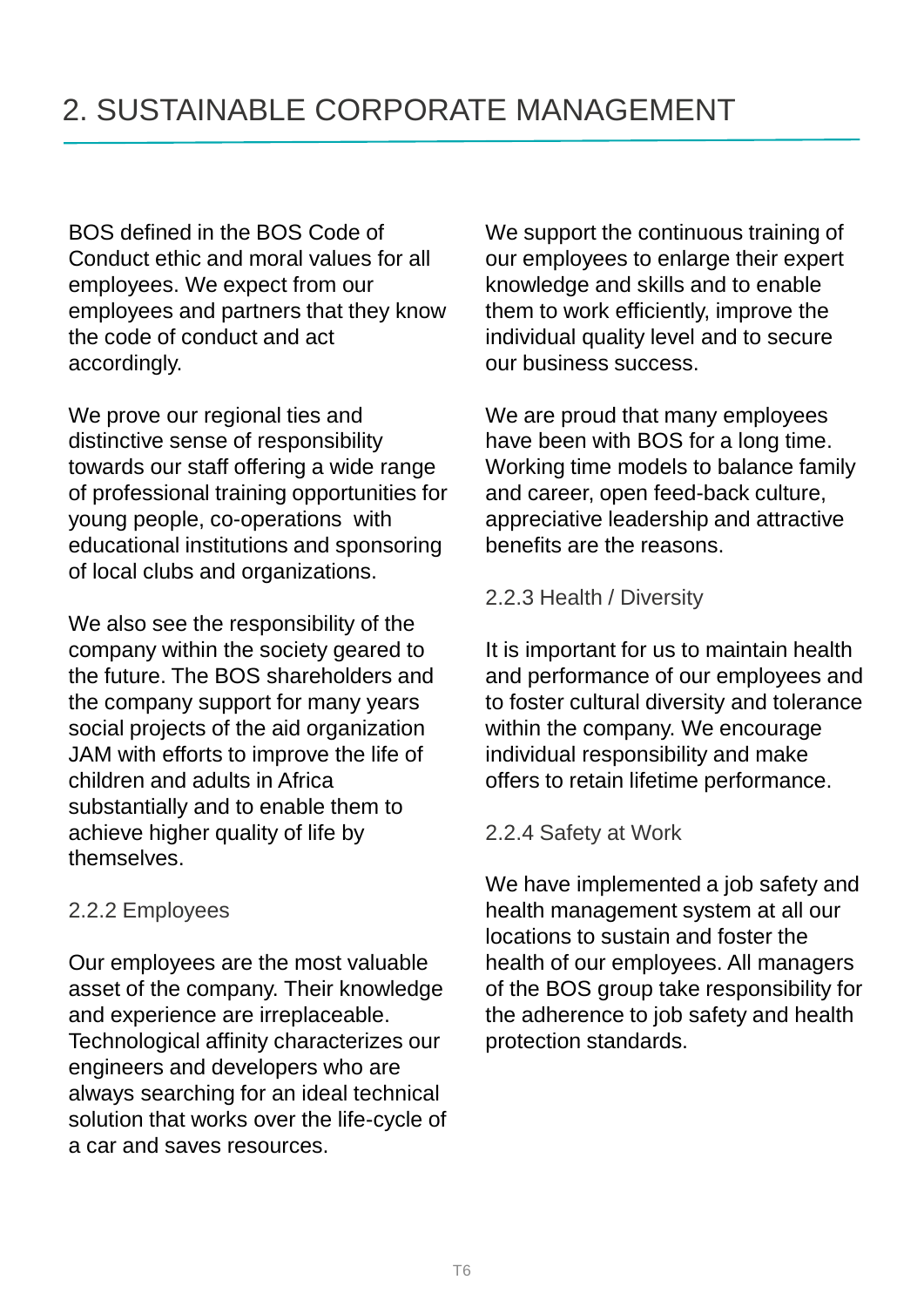## 2. SUSTAINABLE CORPORATE MANAGEMENT

Safety delegates, health and safety officers and trained occupational physicians support and counsel our managers.



2.2.5 Family Friendliness

Our employees bear multiple responsibilities in their professional, familiar and personal environment at all stages of life. We create a suitable and flexible framework to enable a successful balance.

#### **2.3 Ecological Sustainability**

We want to minimize eventual impacts of our doing to the environment and avoid possible risks for our stakeholders.

#### 2.3.1 Quality

Quality in all work achievements is an essential part for sustainable results. Our internationally certified quality management (IATF 16949 and ISO 9001) guarantees the highest quality standards at every BOS site. We continuously strive to improve our processes and work results to fulfill our target of zero defects.

#### 2.3.2 Environment

BOS assumes social responsibility with an environmentally sound design of all operations and processes according to the environmental management system DIN EN ISO 14001. We encourage our suppliers and partners to adhere to the fundamentals of our environmental policy.

#### 2.3.3 Energy Management

To achieve a continuous improvement of our energy use we have implementted the active energy management system DIN EN ISO 50001 and use increasingly renewable energy sources directly at our locations.